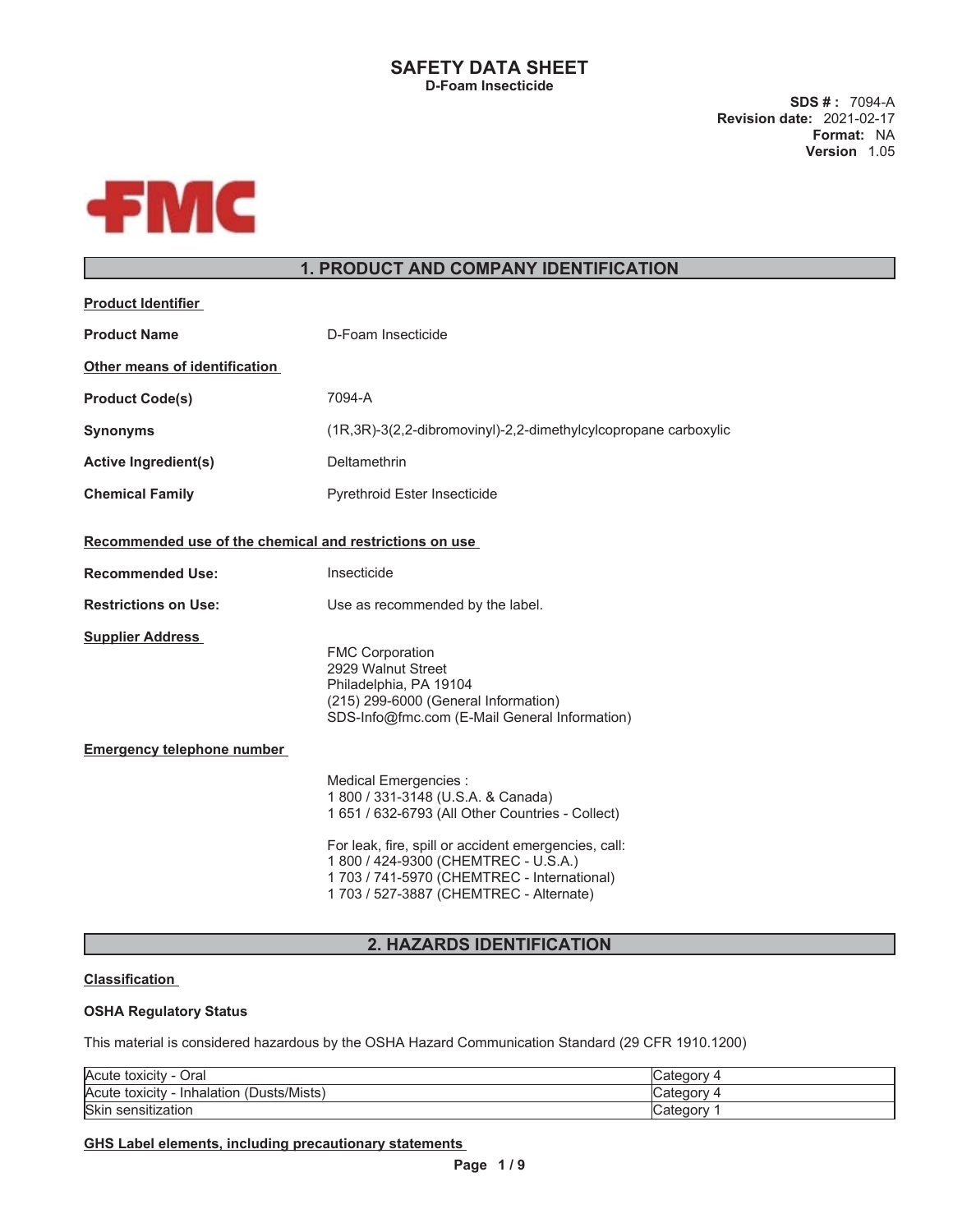### **EMERGENCY OVERVIEW**

# **Warning**

# **Hazard Statements**

H302 - Harmful if swallowed H317 - May cause an allergic skin reaction H332 - Harmful if inhaled



### **Precautionary Statements - Prevention**

P264 - Wash face, hands and any exposed skin thoroughly after handling

P270 - Do not eat, drink or smoke when using this product

P261 - Avoid breathing dust/fume/gas/mist/vapors/spray

P272 - Contaminated work clothing should not be allowed out of the workplace

P302 + P352 - IF ON SKIN: Wash with plenty of water and soap

P333 + P313 - If skin irritation or rash occurs: Get medical advice/attention

P363 - Wash contaminated clothing before reuse

P304 + P340 - IF INHALED: Remove person to fresh air and keep comfortable for breathing

P312 - Call a POISON CENTER or doctor if you feel unwell

P301 + P312 - IF SWALLOWED: Call a POISON CENTER or doctor if you feel unwell

P330 - Rinse mouth

### **Precautionary Statements - Disposal**

P501 - Dispose of contents/container to an approved waste disposal plant

### **Hazards not otherwise classified (HNOC)**

No hazards not otherwise classified were identified.

#### **Other Information**

Very toxic to aquatic life with long lasting effects. May be harmful in contact with skin.

# **3. COMPOSITION/INFORMATION ON INGREDIENTS**

**Chemical Family Pyrethroid Ester Insecticide.** 

| <b>Chemical name</b>                      | <b>CAS-No</b> | Weight %  |
|-------------------------------------------|---------------|-----------|
| Deltamethrin                              | 52918-63-5    | 0.06      |
| Petroleum gases, liquified, sweetened     | 68476-86-8    | $10 - 15$ |
| Petroleum distillates, hydrotreated light | 64742-47-8    | $5 - 10$  |
| Acetyltri-n-butyl citrate                 | 77-90-7       | 1-5       |

Synonyms are provided in Section 1.

# **4. FIRST AID MEASURES**

**Eye Contact** Hold eyes open and rinse slowly and gently with water for 15 to 20 minutes. Remove contact lenses, if present, after the first 5 minutes, then continue rinsing eye. Call a poison control center or doctor for further treatment advice.

**Skin Contact If skin irritation occurs: Get medical advice/ attention. IF ON SKIN: Wash with plenty of**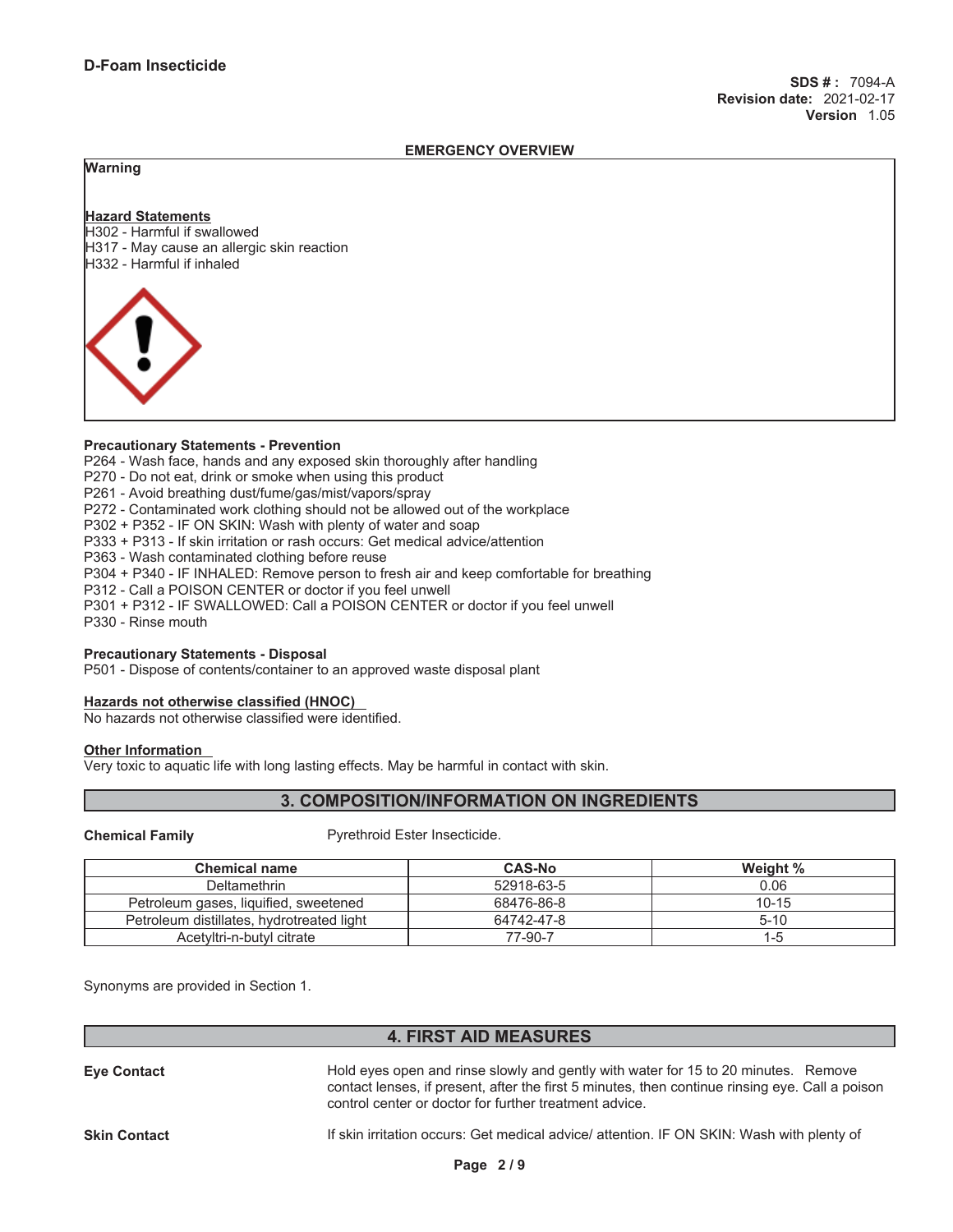|  |  | soap and water. |
|--|--|-----------------|
|--|--|-----------------|

| <b>Inhalation</b>                                              | Move to fresh air. If person is not breathing, call 911 or an ambulance, then give artificial<br>respiration, preferably mouth-to-mouth if possible. Call a poison control center or doctor for<br>further treatment advice.                                                                            |
|----------------------------------------------------------------|---------------------------------------------------------------------------------------------------------------------------------------------------------------------------------------------------------------------------------------------------------------------------------------------------------|
| Ingestion                                                      | Clean mouth with water and afterwards drink plenty of water Immediately call a poison<br>control center or doctor Do not induce vomiting unless told to do so by a poison control<br>center or doctor. Do not give any liquid to the person. Do not give anything by mouth to an<br>unconscious person. |
| Most important symptoms and<br>effects, both acute and delayed | Allergic skin reactions. Central nervous system effects.                                                                                                                                                                                                                                                |

**Indication of immediate medical attention and special treatment needed, if necessary**

Treat symptomatically.

# **5. FIRE-FIGHTING MEASURES**

| <b>Suitable Extinguishing Media</b>                                                  | Use extinguishing measures that are appropriate to local circumstances and the<br>surrounding environment.                                                                                                                                                                                   |
|--------------------------------------------------------------------------------------|----------------------------------------------------------------------------------------------------------------------------------------------------------------------------------------------------------------------------------------------------------------------------------------------|
| <b>Small Fire</b>                                                                    | Dry chemical. Carbon dioxide (CO2).                                                                                                                                                                                                                                                          |
| <b>Large Fire</b>                                                                    | Water spray. Foam.                                                                                                                                                                                                                                                                           |
| Unsuitable extinguishing media                                                       | Avoid heavy hose streams.                                                                                                                                                                                                                                                                    |
| <b>Specific Hazards Arising from the</b><br><b>Chemical</b><br><b>Explosion data</b> | None known                                                                                                                                                                                                                                                                                   |
| <b>Sensitivity to Mechanical Impact</b><br><b>Sensitivity to Static Discharge</b>    | No information available.<br>No information available.                                                                                                                                                                                                                                       |
| Protective equipment and<br>precautions for firefighters                             | Wear self-contained breathing apparatus and protective suit. Isolate fire area. Evaluate<br>upwind.                                                                                                                                                                                          |
|                                                                                      | <b>6. ACCIDENTAL RELEASE MEASURES</b>                                                                                                                                                                                                                                                        |
| <b>Personal Precautions</b>                                                          | Isolate and post spill area. Remove all sources of ignition. Ventilate the area. Wear suitable<br>protective clothing, gloves and eye/face protection. For personal protection see section 8. If<br>ventilation is not possible wear full protection suit and chemical protective equipment. |
| <b>Other</b>                                                                         | For further clean-up instructions, call FMC Emergency Hotline number listed in Section 1<br>"Product and Company Identification" above.                                                                                                                                                      |
| <b>Environmental Precautions</b>                                                     | Keep people and animals away from and upwind of spill/leak. Keep material out of<br>lakes, streams, ponds, and sewer drains. Keep out of waterways.                                                                                                                                          |
| <b>Methods for Containment</b>                                                       | Prevent further leakage or spillage if safe to do so.                                                                                                                                                                                                                                        |
| Methods for cleaning up                                                              | Transfer damaged cartridges or cans to containers for later disposal. Clean and neutralize<br>spill area, tools and equipment by washing with water and soap. Waste must be classified<br>and labeled prior to recycling or disposal. Dispose of waste as indicated in Section 13.           |

# **7. HANDLING AND STORAGE**

Handling **Handling** Do not contaminate other pesticides, fertilizers, water, food, or feed by storage or disposal. BEWARE: Aerosol is pressurized. Keep away from direct sun exposure and temperatures over 130°F (56°C). Do not open by force or throw into fire even after use. Do not spray on flames or red-hot objects.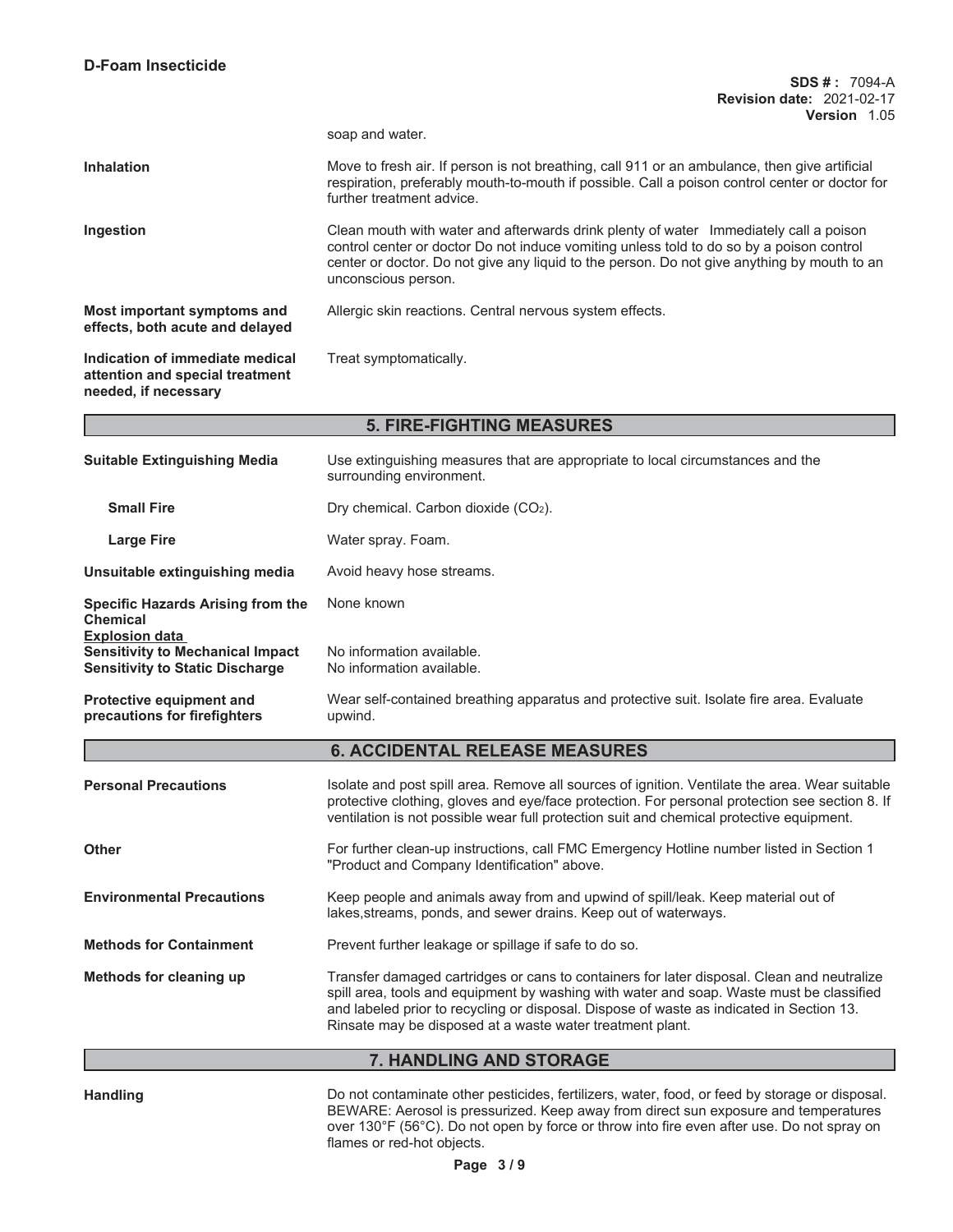**Storage** Keep in a dry, cool and well-ventilated place. Keep away from open flames, hot surfaces and sources of ignition. Keep out of reach of children and animals. Keep/store only in original container.

**Incompatible products** None known.

# **8. EXPOSURE CONTROLS/PERSONAL PROTECTION**

### **Control parameters**

| <b>Chemical name</b>                                                  | <b>British Columbia</b>    | Quebec                                                                                                                                                                                                                                     | <b>Ontario TWAEV</b>                                                                                                                                                                                                                                                         | <b>Alberta</b> |
|-----------------------------------------------------------------------|----------------------------|--------------------------------------------------------------------------------------------------------------------------------------------------------------------------------------------------------------------------------------------|------------------------------------------------------------------------------------------------------------------------------------------------------------------------------------------------------------------------------------------------------------------------------|----------------|
| Petroleum distillates,                                                | TWA: 200 mg/m <sup>3</sup> |                                                                                                                                                                                                                                            |                                                                                                                                                                                                                                                                              |                |
| hydrotreated light                                                    | Skin                       |                                                                                                                                                                                                                                            |                                                                                                                                                                                                                                                                              |                |
| $(64742 - 47 - 8)$                                                    |                            |                                                                                                                                                                                                                                            |                                                                                                                                                                                                                                                                              |                |
| <b>Appropriate engineering controls</b>                               |                            |                                                                                                                                                                                                                                            |                                                                                                                                                                                                                                                                              |                |
| <b>Engineering measures</b>                                           |                            | Apply technical measures to comply with the occupational exposure limits. When working in<br>confined spaces (tanks, containers, etc.), ensure that there is a supply of air suitable for<br>breathing and wear the recommended equipment. |                                                                                                                                                                                                                                                                              |                |
| Individual protection measures, such as personal protective equipment |                            |                                                                                                                                                                                                                                            |                                                                                                                                                                                                                                                                              |                |
| <b>Eye/Face Protection</b>                                            | chemical goggles.          |                                                                                                                                                                                                                                            | If there is a potential for exposure to particles which could cause eye discomfort, wear                                                                                                                                                                                     |                |
| <b>Skin and Body Protection</b>                                       |                            | Minimize skin contamination by following good industrial hygiene practices. Wear suitable<br>protective clothing. Protective shoes or boots.                                                                                               |                                                                                                                                                                                                                                                                              |                |
| <b>Hand Protection</b>                                                |                            | Use protective gloves made of chemical materials such as nitrile or neoprene. Wash the<br>outside of gloves with soap and water before reuse. Check regularly for leaks.                                                                   |                                                                                                                                                                                                                                                                              |                |
| <b>Respiratory Protection</b>                                         |                            | If exposure limits are exceeded or irritation is experienced, NIOSH/MSHA approved<br>respiratory protection should be worn. Respiratory protection must be provided in<br>accordance with current local regulations.                       |                                                                                                                                                                                                                                                                              |                |
| <b>Hygiene measures</b>                                               |                            | separately from regular household laundry.                                                                                                                                                                                                 | Clean water should be available for washing in case of eye or skin contamination. Wash<br>skin prior to eating, drinking, chewing gum or using tobacco. Shower or bathe at the end of<br>working. Remove and wash contaminated clothing before re-use. Launder work clothing |                |
| <b>General information</b>                                            |                            |                                                                                                                                                                                                                                            | If the product is used in mixtures, it is recommended that you contact the appropriate<br>protective equipment suppliers. These recommendations apply to the product as supplied                                                                                             |                |

# **9. PHYSICAL AND CHEMICAL PROPERTIES**

# **Information on basic physical and chemical properties**

| Appearance<br><b>Physical State</b> | Clear, Colorless Aerosolized liquid<br>Aerosol |
|-------------------------------------|------------------------------------------------|
| Color                               | Colorless                                      |
| Odor                                | No information available                       |
| <b>Odor threshold</b>               | No information available                       |
| рH                                  | 5.1                                            |
| Melting point/freezing point        | Not applicable                                 |
| <b>Boiling Point/Range</b>          | No information available                       |
| <b>Flash point</b>                  | Non-flammable per flame projection test.       |
| <b>Evaporation Rate</b>             | No information available                       |
| Flammability (solid, gas)           | No information available                       |
| <b>Flammability Limit in Air</b>    |                                                |
| <b>Upper flammability limit:</b>    | No information available                       |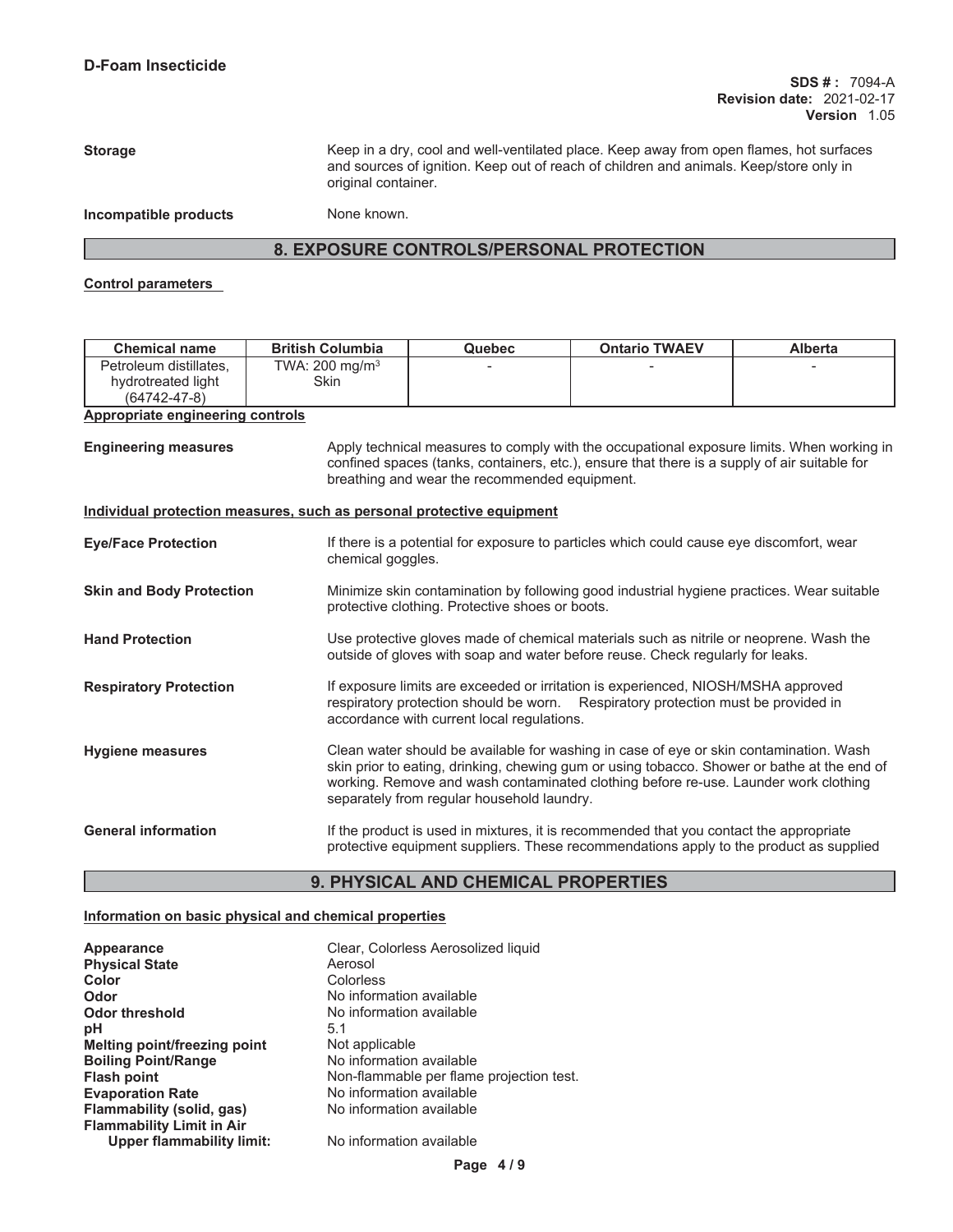| No information available<br>No information available                | No information available<br>No information available<br>No information available<br>No information available |
|---------------------------------------------------------------------|--------------------------------------------------------------------------------------------------------------|
| Molecular weight<br>No information available<br><b>Bulk density</b> |                                                                                                              |
| <b>Explosive properties</b><br><b>Oxidizing properties</b>          |                                                                                                              |

| <b>Reactivity</b>                                                       | None under normal use conditions             |
|-------------------------------------------------------------------------|----------------------------------------------|
| <b>Chemical Stability</b>                                               | Stable under recommended storage conditions. |
| <b>Possibility of Hazardous Reactions</b> None under normal processing. |                                              |
| <b>Hazardous polymerization</b>                                         | Hazardous polymerization does not occur.     |
| <b>Conditions to avoid</b>                                              | Excessive heat.                              |
| Incompatible materials                                                  | None known.                                  |

**Hazardous Decomposition Products** None known based on information supplied.

# **11. TOXICOLOGICAL INFORMATION**

#### **Product Information**

| LD50 Oral                     | 500 -5000 mg/kg (rat) |
|-------------------------------|-----------------------|
| <b>LD50 Dermal</b>            | > 2000 mg/kg (rat)    |
| <b>LC50 Inhalation (dust)</b> | $> 2$ mg/L (rat) 4 hr |
|                               |                       |

**Serious eye damage/eye irritation** Moderately irritating (rabbit).<br>**Skin corrosion/irritation** Slightly or non-irritating (rabb Slightly or non-irritating (rabbit).<br>Sensitizer **Sensitization** 

| <b>Chemical name</b>      | LD50 Oral             | <b>LD50 Dermal</b>      | <b>LC50 Inhalation (vapor)</b> |
|---------------------------|-----------------------|-------------------------|--------------------------------|
| Petroleum distillates,    | $>$ 5000 mg/kg (Rat)  | $>$ 2000 mg/kg (Rabbit) | $> 5.2$ mg/L (Rat) 4 h         |
| hydrotreated light        |                       |                         |                                |
| $(64742 - 47 - 8)$        |                       |                         |                                |
| Acetyltri-n-butyl citrate | $>$ 31500 mg/kg (Rat) |                         |                                |
| (77-90-7)                 |                       |                         |                                |

### **Information on toxicological effects**

**Symptoms** Symptoms of overexposure may be headache, dizziness, tiredness, nausea and vomiting.

#### **Delayed and immediate effects as well as chronic effects from short and long-term exposure**

| Deltamethrin: Repeated or prolonged exposure may cause central nervous system effects<br>(decrease motor activity, tremor, difficulty breathing, impaired gait and choreoathetosis).                              |
|-------------------------------------------------------------------------------------------------------------------------------------------------------------------------------------------------------------------|
| Deltamethrin: Not genotoxic in laboratory studies.<br>Deltamethrin: No evidence of carcinogenicity from animal studies.<br>Deltamethrin: Neurobehavioral effects (tremors) were observed in studies with animals. |
|                                                                                                                                                                                                                   |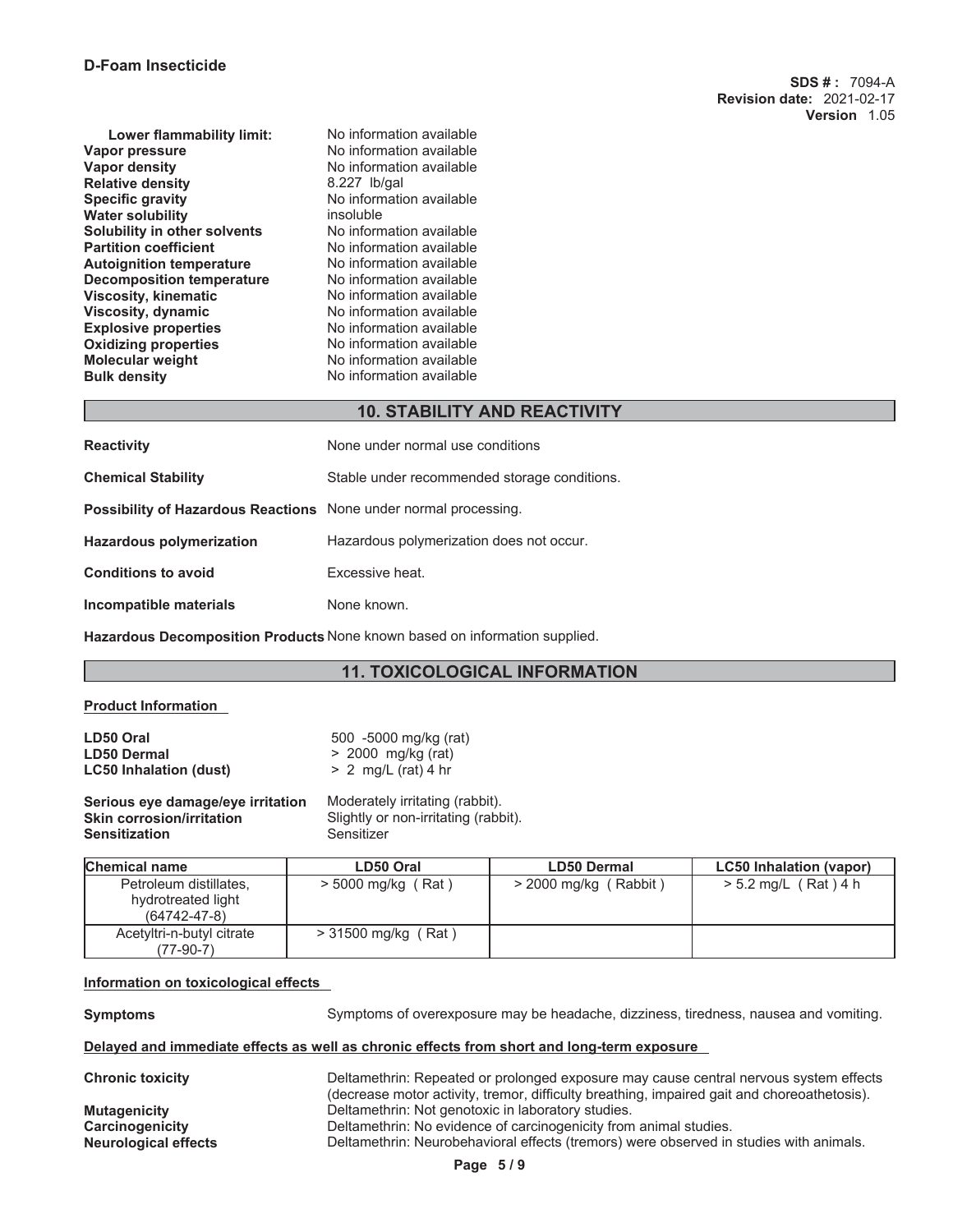52918-63-5

| <b>Reproductive toxicity</b>    |                           | Deltamethrin: No toxicity to reproduction in animal studies.                           |            |             |  |  |  |
|---------------------------------|---------------------------|----------------------------------------------------------------------------------------|------------|-------------|--|--|--|
| <b>Developmental toxicity</b>   |                           | Deltamethrin: Not teratogenic in animal studies.                                       |            |             |  |  |  |
| <b>STOT - single exposure</b>   |                           | Not classified.                                                                        |            |             |  |  |  |
| <b>STOT - repeated exposure</b> |                           | Not classified.                                                                        |            |             |  |  |  |
| <b>Target organ effects</b>     |                           | Nervous system.                                                                        |            |             |  |  |  |
| <b>Neurological effects</b>     |                           | Deltamethrin: Neurobehavioral effects (tremors) were observed in studies with animals. |            |             |  |  |  |
| <b>Aspiration hazard</b>        | No information available. |                                                                                        |            |             |  |  |  |
| <b>Chemical name</b>            | <b>ACGIH</b>              | <b>IARC</b>                                                                            | <b>NTP</b> | <b>OSHA</b> |  |  |  |
| Deltamethrin                    |                           | Group 3                                                                                |            |             |  |  |  |

**Legend:**

**IARC (International Agency for Research on Cancer)** *Group 3 - Not classifiable as to its carcinogenicity to humans*

# **12. ECOLOGICAL INFORMATION**

#### **Ecotoxicity**

| Deltamethrin (52918-63-5) |                 |                |        |           |
|---------------------------|-----------------|----------------|--------|-----------|
| Active Ingredient(s)      | <b>Duration</b> | <b>Species</b> | Value  | Units     |
| Deltamethrin              | 96 h LC50       | Fish           | 0.26   | $\mu$ g/L |
|                           | 48 h EC50       | Crustacea      | 0.56   | $\mu$ g/L |
|                           | 72 h EC50       | Algae          |        | mg/L      |
|                           | 21 d NOEC       | Fish           | 0.032  | µg/L      |
|                           | 21 d NOEC       | Crustacea      | 0.0041 | µg/L      |

| <b>Chemical name</b>                | <b>Toxicity to algae</b>      | <b>Toxicity to fish</b>                 | Toxicity to daphnia and other |
|-------------------------------------|-------------------------------|-----------------------------------------|-------------------------------|
|                                     |                               |                                         | aquatic invertebrates         |
| Acetic Acid                         |                               | 96 h LC50: $= 75$ mg/L (Lepomis         | 24 h EC50: = 47 mg/L (Daphnia |
| 64-19-7                             |                               | macrochirus) static 96 h LC50: = $79$   | magna) 48 h EC50: = 65 mg/L   |
|                                     |                               | mg/L (Pimephales promelas) static       | (Daphnia magna) Static        |
| Petroleum distillates, hydrotreated |                               | 96 h LC50: $= 2.2$ mg/L (Lepomis        | 96 h LC50: = 4720 mg/L        |
| light                               |                               | $ macrochirus $ static 96 h LC50: = 2.4 | (Den-dronereides heteropoda)  |
| 64742-47-8                          |                               | mg/L (Oncorhynchus mykiss) static       |                               |
|                                     |                               | 96 h LC50: = 45 mg/L (Pimephales        |                               |
|                                     |                               | promelas) flow-through                  |                               |
| Alcohols (C12-15 Ln. saturated)     | 72 h EC50 Pseudokirchneriella | 96 h LC50 fish: 1.3 mg/L                | 48 h EC50 Daphnia magna: 0.14 |
| ethoxylate                          | subcapitata: 0.75 mg/L        | 10 d NOEC Lepomis macrochirus:          | mg/L                          |
| 68131-39-5                          |                               | $0.16$ mg/L                             | 21 d NOEC Daphnia magna: 0.77 |
|                                     |                               |                                         | mg/L                          |
| Acetyltri-n-butyl citrate           |                               | 96 h LC50: 38 - 60 mg/L (Lepomis        |                               |
| 77-90-7                             |                               | macrochirus) flow-through               |                               |

**Persistence and degradability** Deltamethrin: Non-persistent. Does not readily hydrolyze at pH 7 and 8. Readily hydrolyzed at pH 9. Not readily biodegradable.

**Bioaccumulation** Deltamethrin: The substance has a potential for bioconcentration.

**Mobility** Deltamethrin: Immobile; Not expected to reach groundwater.

# **13. DISPOSAL CONSIDERATIONS**

| Waste disposal methods      | Improper disposal of excess pesticide, spray mixture, or rinsate is prohibited. If these<br>wastes cannot be disposed of by use according to label instructions, contact appropriate<br>disposal authorities for guidance. Proper personal protective equipment, as described in<br>Sections 7 and 8, must be worn while handling materials for waste disposal. |
|-----------------------------|-----------------------------------------------------------------------------------------------------------------------------------------------------------------------------------------------------------------------------------------------------------------------------------------------------------------------------------------------------------------|
| Contaminated containers and | Containers must be disposed of in accordance with local, state and federal regulations.                                                                                                                                                                                                                                                                         |
| packages                    | Refer to the product label for container disposal instructions.                                                                                                                                                                                                                                                                                                 |

# **14. TRANSPORT INFORMATION**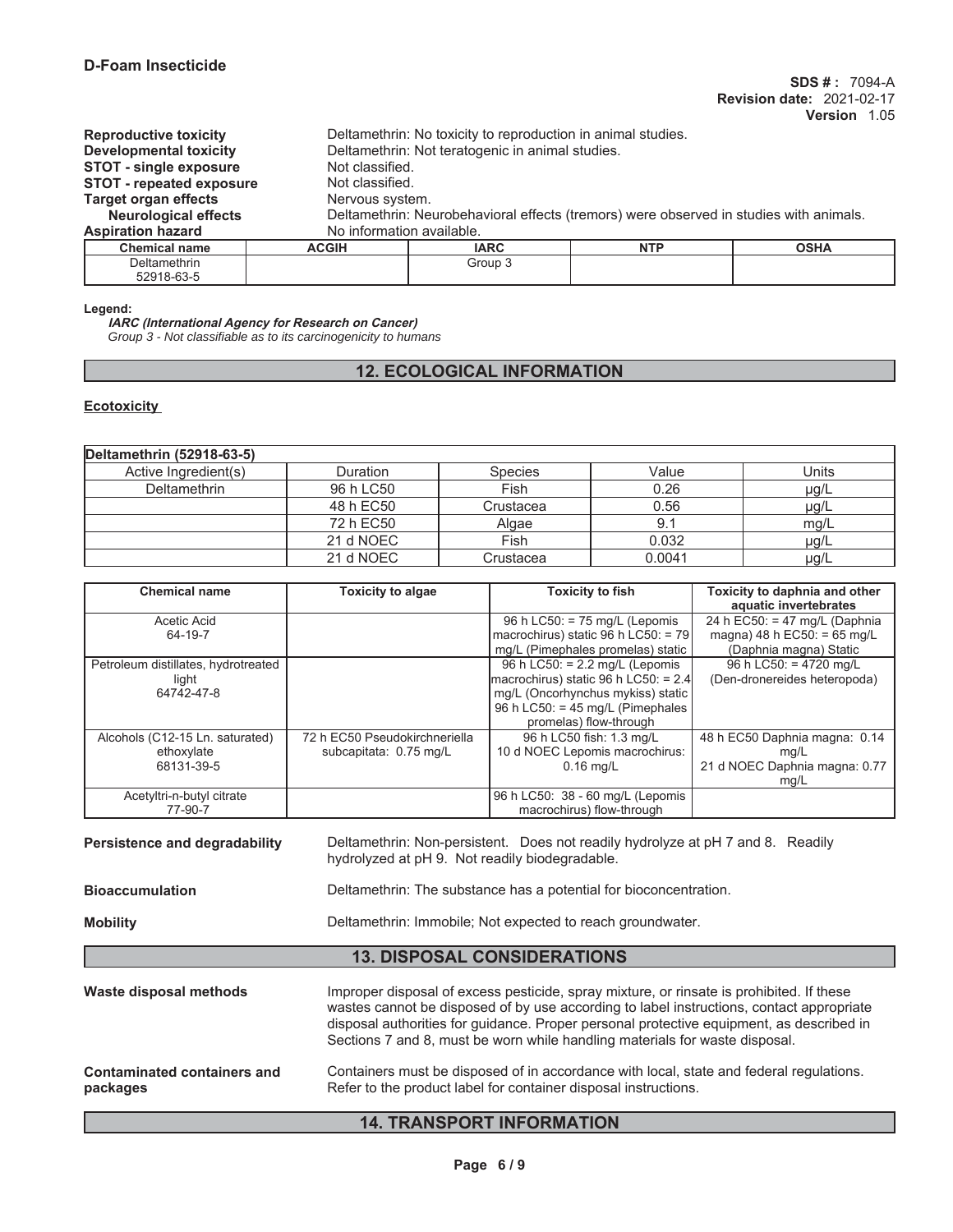# **D-Foam Insecticide**

| DOT                                                                                                                                                                                             | Ship as Limited Quantity. Carton marks include Limited Quantity mark and orientation<br>arrows.                                                                                                                                      |
|-------------------------------------------------------------------------------------------------------------------------------------------------------------------------------------------------|--------------------------------------------------------------------------------------------------------------------------------------------------------------------------------------------------------------------------------------|
| UN/ID no<br><b>Proper Shipping Name</b><br><b>Hazard class</b><br><b>Description</b>                                                                                                            | <b>UN1950</b><br>Aerosols, flammable<br>2.1<br>UN1950, Aerosols, flammable, 2.1, Limited Quantity                                                                                                                                    |
| <b>TDG</b><br>UN/ID no<br><b>Proper Shipping Name</b><br><b>Hazard class</b><br><b>Description</b>                                                                                              | Ship as Limited Quantity. Carton marks include Limited Quantity mark and orientation<br>arrows.<br>UN1950<br>Aerosols, flammable<br>2.1<br>UN1950, Aerosols, flammable, 2.1, Limited Quantity                                        |
| <b>ICAO/IATA</b>                                                                                                                                                                                | Ship as Limited Quantity. Carton marks include Limited Quantity mark and orientation<br>arrows.                                                                                                                                      |
| UN/ID no<br><b>Proper Shipping Name</b><br><b>Hazard class</b><br><b>IMDG/IMO</b><br>UN/ID no<br><b>Proper Shipping Name</b><br><b>Hazard class</b><br>EmS <sub>No.</sub><br><b>Description</b> | <b>UN1950</b><br>Aerosols, flammable<br>2.1<br>Ship as Limited Quantity. Carton marks include Limited Quantity mark and orientation<br>arrows.<br>UN1950<br>Aerosols<br>2.1<br>$F-D. S-U$<br>UN1950, Aerosols, 2.1, Limited Quantity |

# **15. REGULATORY INFORMATION**

# **U.S. Federal Regulations**

# **SARA 313**

Section 313 of Title III of the Superfund Amendments and Reauthorization Act of 1986 (SARA). This product does not contain any chemicals which are subject to the reporting requirements of the Act and Title 40 of the Code of Federal Regulations, Part 372

| <b>SARA 311/312 Hazard Categories</b> |                |
|---------------------------------------|----------------|
| <b>Acute health hazard</b>            | Yes            |
| <b>Chronic health hazard</b>          | Yes            |
| <b>Fire hazard</b>                    | Yes            |
| Sudden release of pressure hazard     | N <sub>0</sub> |
| <b>Reactive Hazard</b>                | N∩             |

#### **Clean Water Act**

This product contains the following substances which are regulated pollutants pursuant to the Clean Water Act (40 CFR 122.21 and 40 CFR 122.42):

| <b>Chemical name</b>   | <b>CWA - Reportable</b><br>Quantities | <b>CWA - Toxic Pollutants</b> | <b>CWA - Priority</b><br><b>Pollutants</b> | <b>CWA - Hazardous</b><br><b>Substances</b> |
|------------------------|---------------------------------------|-------------------------------|--------------------------------------------|---------------------------------------------|
| Acetic Acid<br>64-19-7 | 5000 lb                               |                               |                                            |                                             |

### **CERCLA**

This material, as supplied, contains one or more substances regulated as a hazardous substance under the Comprehensive Environmental Response Compensation and Liability Act (CERCLA) (40 CFR 302):

| <b>Chemical name</b> | <b>Hazardous Substances RQs</b> | <b>Extremely Hazardous Substances</b><br><b>RQs</b> |
|----------------------|---------------------------------|-----------------------------------------------------|
| Acetic Acid          | 5000 lb                         |                                                     |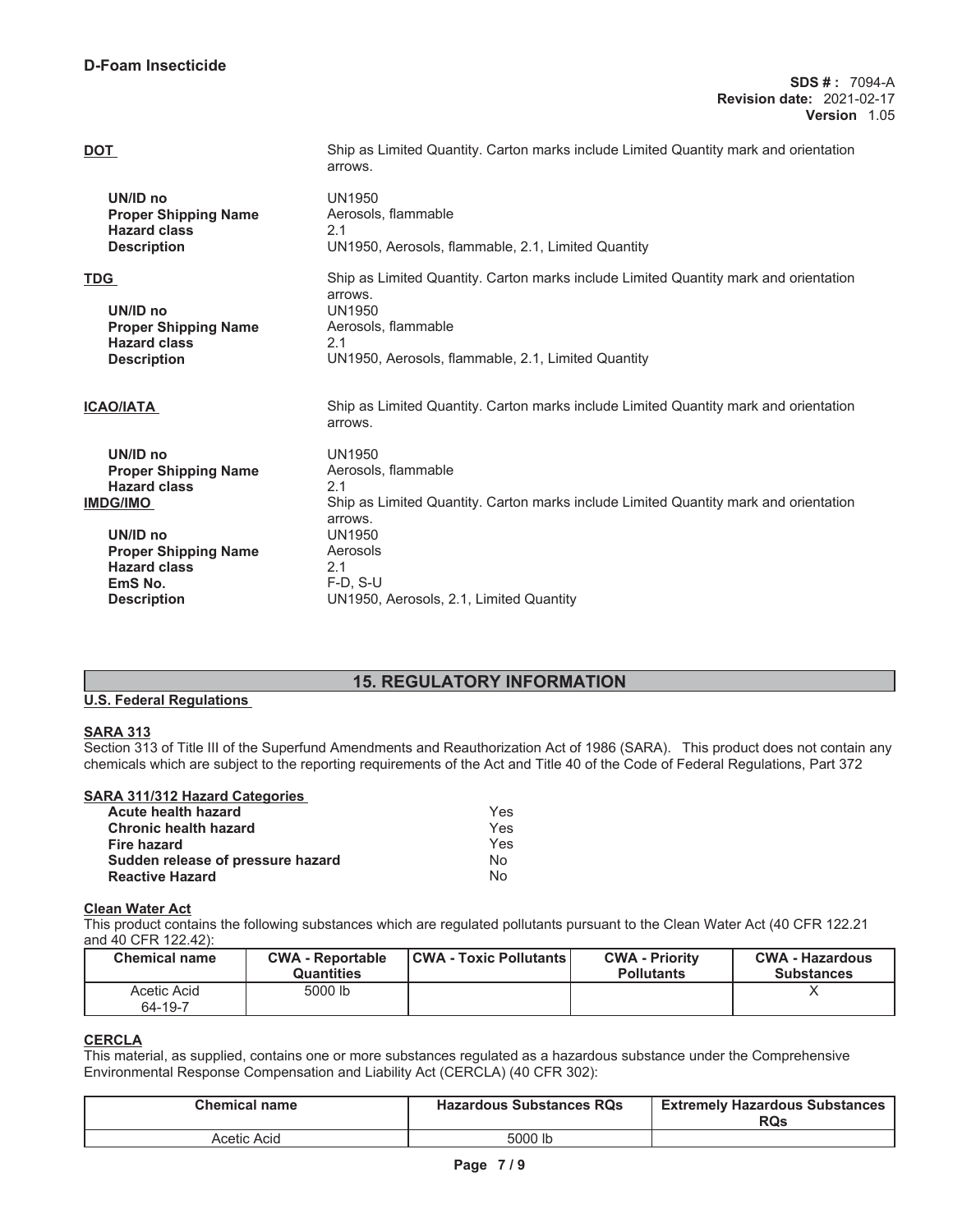|  | $\sim$ | -- |  |
|--|--------|----|--|
|--|--------|----|--|

#### **FIFRA Information**

This chemical is a pesticide product registered by the Environmental Protection Agency and is subject to certain labeling requirements under federal pesticide law. These requirements differ from the classification criteria and hazard information required for safety data sheets, and for workplace labels of non-pesticide chemicals. Following is the hazard information as required on the pesticide label:

### CAUTION

Harmful If swallowed or absorbed through the skin. Prolonged or frequently repeated skin contact may cause allergic reactions in some individuals.

This product is toxic to fish.

# **US State Regulations**

### **California Proposition 65**

This product does not contain any Proposition 65 chemicals.

### **U.S. State Right-to-Know Regulations**

### **International Inventories**

| <b>Chemical name</b>                                       | <b>TSCA</b><br>(United<br>States) | <b>DSL</b><br>(Canada) | EINECS/ELINC<br>S (Europe) | <b>ENCS</b><br>(Japan) | China<br>(IECSC) | KECL (Korea) | <b>PICCS</b><br>(Philippines) | <b>AICS</b><br>(Australia) |
|------------------------------------------------------------|-----------------------------------|------------------------|----------------------------|------------------------|------------------|--------------|-------------------------------|----------------------------|
| Deltamethrin<br>52918-63-5                                 |                                   |                        | X                          |                        | X                | Χ            | X                             | Χ                          |
| Petroleum gases,<br>liquified, sweetened<br>68476-86-8     | X                                 |                        |                            |                        | X                |              | x                             | X                          |
| Petroleum distillates,<br>hydrotreated light<br>64742-47-8 | X                                 | Χ                      |                            |                        | X                |              | X                             | Χ                          |
| Acetyltri-n-butyl citrate<br>77-90-7                       | X                                 | x                      |                            | X                      | X                | Χ            | X                             | Χ                          |

### **CANADA**

Not applicable

# **16. OTHER INFORMATION**

| <b>NFPA</b> | Health Hazards       | <b>Flammability</b> | <b>Instability</b>     | <b>Special</b><br><b>Hazards</b> |
|-------------|----------------------|---------------------|------------------------|----------------------------------|
| <b>HMIS</b> | ∩*<br>Health Hazards | <b>Flammability</b> | <b>Physical hazard</b> | <b>Personal Protection</b>       |

*\*Indicates a chronic health hazard.*

**NFPA/HMIS Ratings Legend** Severe = 4; Serious = 3; Moderate = 2; Slight = 1; Minimal = 0

| <b>Revision date:</b>       | 2021-02-17            |
|-----------------------------|-----------------------|
| <b>Reason for revision:</b> | SDS sections updated. |

#### **Disclaimer**

**FMC Corporation believes that the information and recommendations contained herein (including data and statements) are accurate as of the date hereof. You can contact FMC Corporation to insure that this document is the most current available from FMC Corporation. No warranty of fitness for any particular purpose, warranty of merchantability or any**